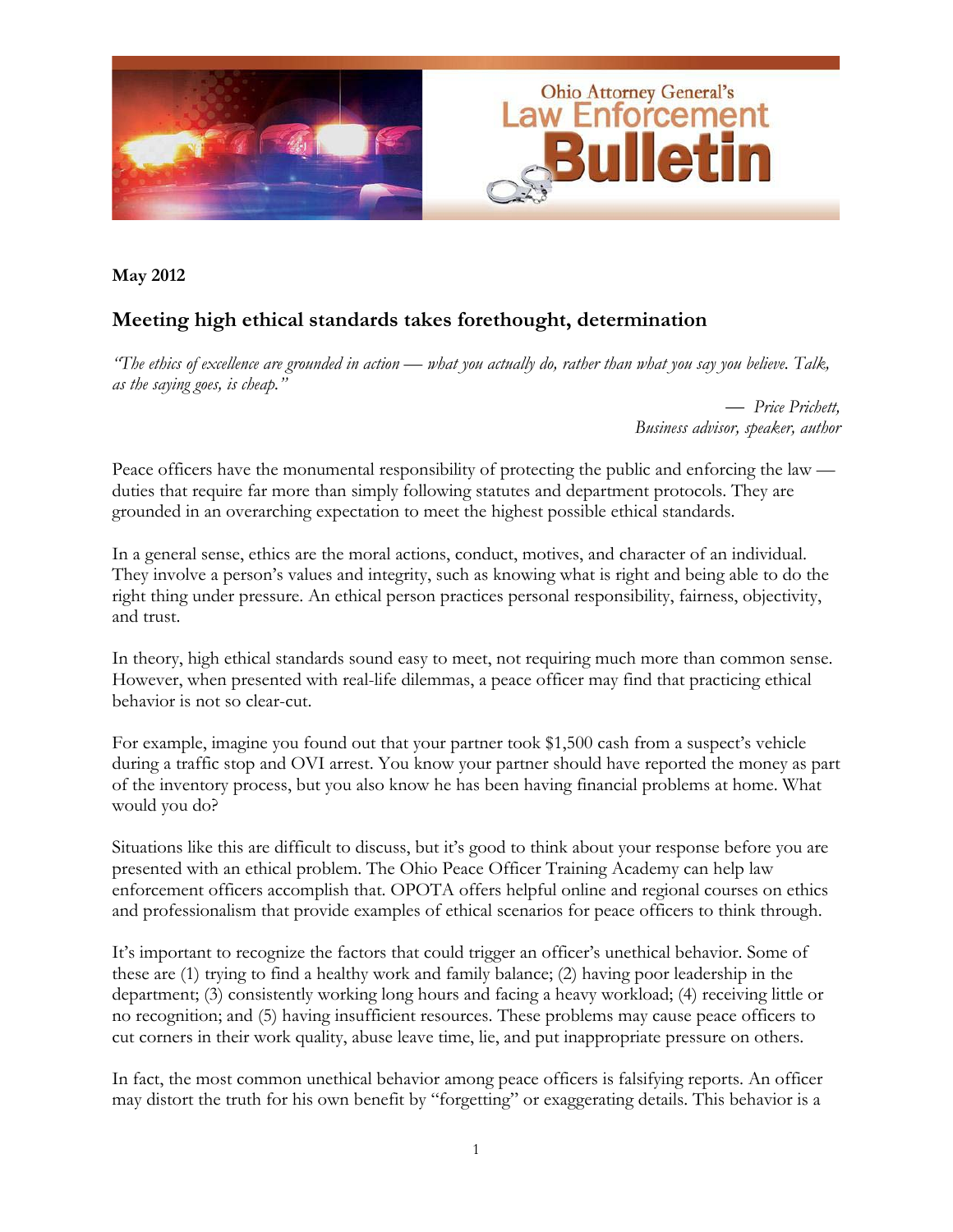slippery slope that can lead to more dishonesty, such as lying under oath at a hearing or trial or lying during an internal investigation against a fellow officer.

To avoid these pitfalls, remember the importance of serving the public with objectivity at all times. Don't let your personal beliefs interfere with your day-to-day tasks, no matter how difficult. And don't allow your emotions to impair your judgment of what is fair. Instead, try to maintain selfrespect, uphold the law, treat everyone with courtesy, and display professional behavior at all times.

Also, think about the ramifications of your decision. A peace officer's unethical behavior on- or offduty may subject that individual to disciplinary action, humiliation, loss of trust, civil liability, or incarceration. An officer's actions also may negatively affect his family, friends, department, and community.

So, when presented with a problem, ask yourself three questions that will guide you through many decisions you may encounter on the job:

- Is what I'm doing legal?
- Is what I'm doing fair?
- Are there any alternatives that may be better suited to address the problem?

Morgan A. Linn Assistant Attorney General and Legal Analyst

#### **Important Resources**

For information on OPOTA online and regional courses covering ethics and professionalism, visit www.OhioAttorneyGeneral.gov/OPOTA or e-mail askOPOTA@OhioAttorneyGeneral.gov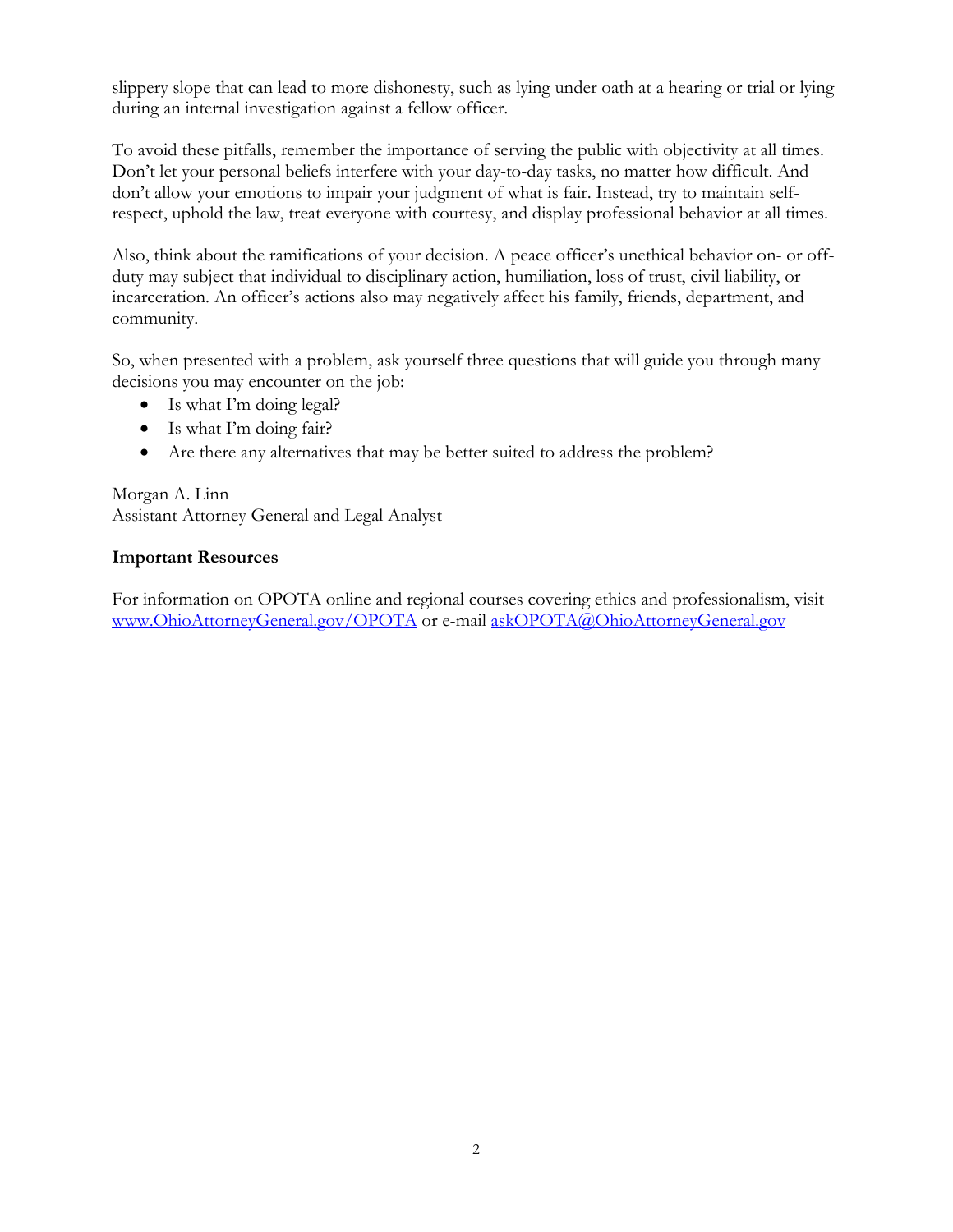#### **Seremeth v. Board of County Commissioners — Fourth Circuit Court of Appeals (Maryland, North Carolina, South Carolina, Virginia, West Virginia), March 12, 2012**

**Question**: Does the Americans with Disabilities Act (ADA) apply to criminal investigations?

**Quick answer**: Yes. If you don't provide the suspect with reasonable accommodations for his disability, you may be civilly liable.

Facts: Sheriff's deputies received a dispatch call about domestic abuse at plaintiff Robert Seremeth's home. The deputies had been to Seremeth's house three or four times before, all in response to alleged domestic disputes, but no arrests had been made. The deputies also knew that the entire Seremeth family was deaf, so the dispatcher had a third deputy respond to the call because she was learning American Sign Language at the time. The sheriff's office had emergency interpreting services available through a government contractor, but those interpreters were given one hour to arrive at the scene.

When the first two deputies arrived at the home, Seremeth answered the door. The deputies drew their weapons and cuffed Seremeth's hands behind his back, placing him outside to kneel along the sidewalk. He was unable to communicate with his hands or write notes to the officers. When he tried to speak to them, they put a finger up to their mouths, indicating that Seremeth should not talk. An officer wrote a note that they were waiting on an interpreter to arrive but never explained why they were there. Seremeth was kept outside for 30 to 45 minutes before officers woke Seremeth's children and parents to help interpret. The third deputy then arrived but also was unsuccessful in interpreting for Seremeth. Over an hour later, the sheriff's deputies determined that no domestic abuse had occurred, so they released Seremeth and left. He later sued the sheriff's office and the county commissioners for violating the ADA by prohibiting him from communicating with his hands and not providing a sign-language interpreter.

**Why the case is important**: The court held that the ADA's "reasonable accommodations" requirement applies to interrogations, but that the officers reasonably accommodated Seremeth under the circumstances. The deputies were responding to a domestic abuse call, which presents some of the most dangerous situations for law enforcement. Responding to violent crimes creates an exigency that should be considered when deciding if law enforcement's accommodations for a suspect are reasonable.

Here, the officers handcuffed Seremeth behind his back and removed him from the home as the standard procedure for responding to and securing any domestic disturbance scene. And even though emergency interpreters were available through a government contractor, it was reasonable under the circumstances for the deputies to attempt communication through Seremeth's family and another deputy. Law enforcement officers must make snap judgments in their line of work, especially during domestic disputes.

**Keep in mind**: Make sure you know your department's protocol in dealing with suspects, victims, or witnesses with disabilities. If the department has a contract with qualified interpreters, as in this case, make sure you know what the procedure is for requesting their assistance during both routine and emergency calls. Otherwise, always attempt to make reasonable accommodations when communicating with individuals with disabilities during a criminal investigation so you can avoid civil liability.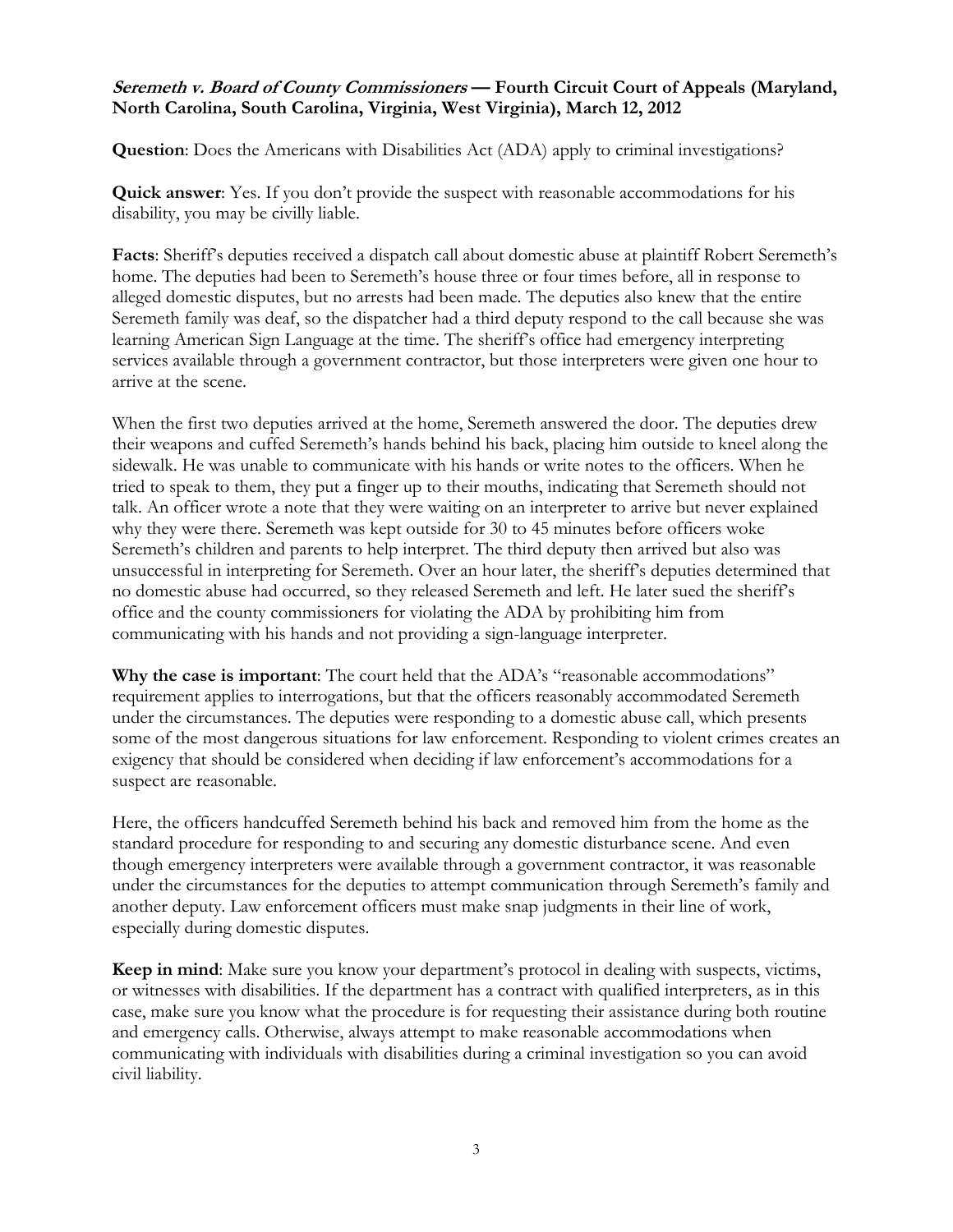Click here to **read** the entire opinion.

# **United States v. McCraney — Sixth Circuit Court of Appeals (Kentucky, Michigan, Ohio, Tennessee), March 21, 2012**

**Question:** Can a peace officer search a suspect's car incident to an arrest?

**Quick answer**: It depends. If the arrested suspect was secured and not within reaching distance of the car's interior, then you cannot justify a warrantless search of the car under the search incident to arrest exception.

**Facts**: About 1 a.m., a police officer on routine traffic patrol passed a car that did not dim its bright lights as it passed. The officer made a U-turn and began to follow the car. During that time, he watched both the driver and passenger lean over toward the floor of the car, making him think drugs or contraband were in the vehicle. The officer never turned on his siren or police lights, but the car began to flag the officer down. He drove to a nearby parking lot, with the car following. After backup arrived, the officers determined that the passenger, Dejuan McCraney, owned the vehicle, and that both McCraney and the driver had suspended licenses.

The first officer told the two men that he couldn't let them drive the vehicle, but allowed McCraney to call his aunt to pick him up and drive his car. Minutes later, after five other police officers showed up, the first officer arrested McCraney for unlawful entrustment and patted him down for weapons. The officer did not handcuff McCraney or the driver, but had the two stand two or three feet from the car's rear bumper, with three officers standing around them. Police found a gun under the driver's seat, so they handcuffed McCraney and took him away in a cruiser. The car was later impounded and towed. McCraney was charged with being a felon in possession of a firearm.

**Why the case is important**: This case highlights the nuances of search and seizure law. The Sixth Circuit held that the peace officers' search was unconstitutional because it did not meet one of the two exemptions for a vehicle search "incident to a lawful arrest": (1) where the recent occupant is unsecured and within reaching distance of inside the car at the time of the search or (2) where it is reasonable for officers to believe that the vehicle contains evidence of the arresting offense.

Here, the underlying offense was wrongful entrustment, and it would be unreasonable to believe evidence of wrongful entrustment was on the floor of the car. And, at the time of the arrest, McCraney and the car's driver were not handcuffed or secured in the back of a patrol car, but were standing two to three feet away from the car while surrounded by three officers. Under these facts, McCraney was not "within reaching distance" of his car, so the officers' search was not justified incident to arrest.

The court also held that there was no reasonable suspicion to *Terry* frisk McCraney's car for dangerous weapons because, even though they twice witnessed McCraney and the driver lean forward in the vehicle, the *arresting officer admitted that he would have let McCraney drive away if his license weren't suspended*. McCraney's unlawful entrustment arrest also didn't provide any reasonable suspicion that McCraney was dangerous.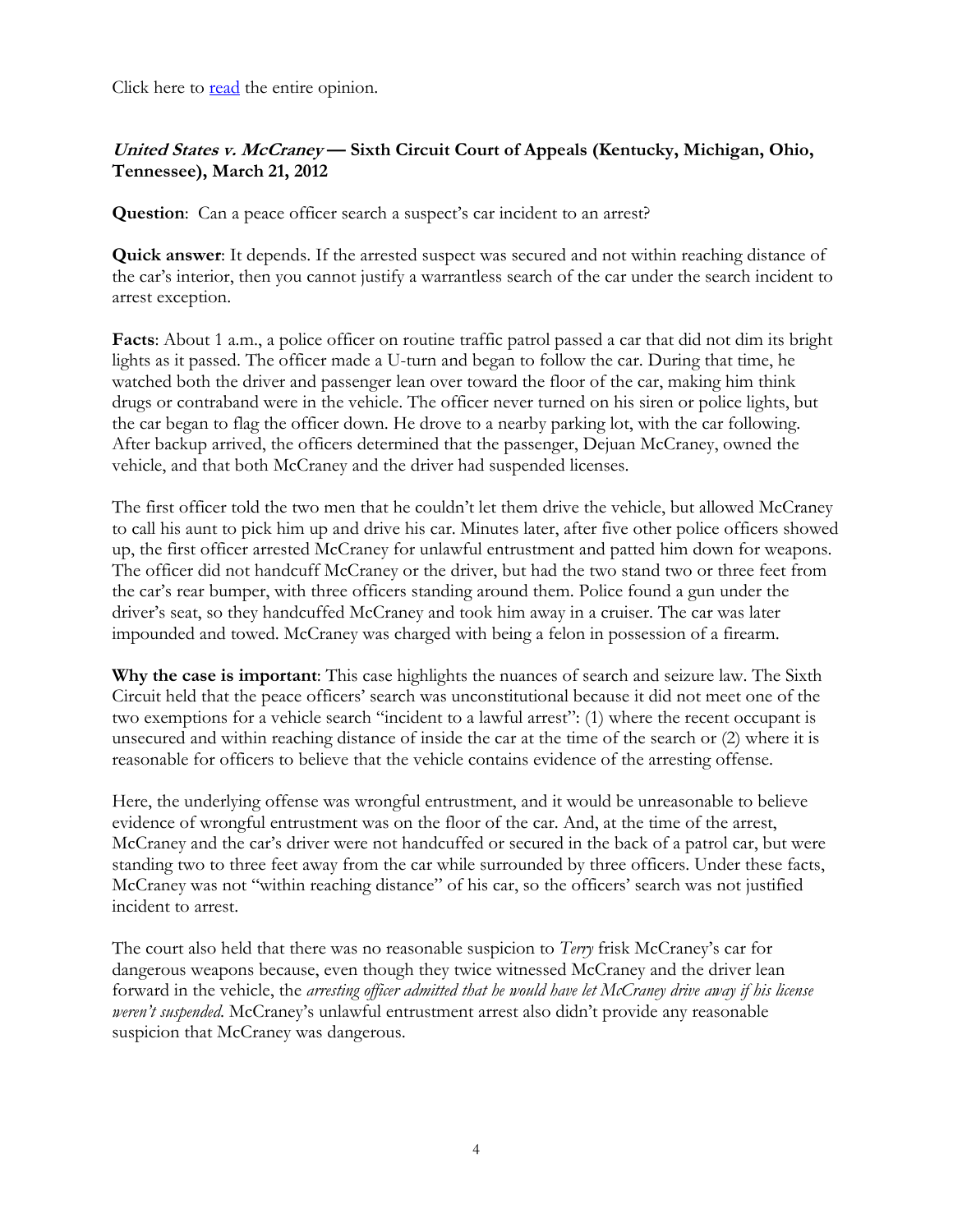**Keep in mind**: The search incident to arrest warrant exception is narrower than ever before. A warrantless and suspicionless search of a vehicle still can happen either shortly before or after a suspect's arrest. But the constitutionality of that search now factors on whether the suspect was a recent occupant of the vehicle and if, during the search, was still within reaching distance of the car's interior. This scenario is rare, so justifying a search under the search incident to arrest exception may not be as readily available to you.

Click [here](http://www.ca6.uscourts.gov/opinions.pdf/12a0081p-06.pdf) to read the entire opinion.

# **United States v. Hampton — Seventh Circuit Court of Appeals (Illinois, Indiana, Wisconsin), March 27, 2012**

**Question**: Must peace officers ask clarifying questions when a suspect hedges on whether he wants an attorney present for questioning?

**Quick answer**: No. If the suspect is ambiguous in requesting an attorney, officers are not constitutionally required to further clarify the suspect's request and do not have to end questioning.

**Facts**: Police recovered a gun that defendant Deandre Hampton dumped during a foot chase, leading to felon in possession of a firearm charges. Two officers asked to question Hampton in jail about the charge. Hampton agreed to sign a *Miranda* waiver form and began giving a statement when he suddenly changed his mind and requested an attorney. The officers ended the interview and called for Hampton to be taken back to his cell. Once the jail deputy arrived, though, Hampton again changed his mind. The officers then chose to record the rest of their conversation with Hampton. They renewed his *Miranda* warnings and again asked if he wanted counsel present. He responded, "Yeah, I do, but …," so the officers explained that they couldn't talk to him if he wanted an attorney. Hampton paused for five seconds before asking how an attorney's presence would change anything. The officers would not answer his question. Instead, they insisted he either request an attorney and stop the questioning or continue talking with them without an attorney. Hampton continued to hedge on whether he wanted an attorney, even trying to talk about the facts of his charge. But the officers repeatedly insisted that he clarify his choice. Finally, Hampton unequivocally told them, "No, I don't want no attorney for right now" and gave a statement.

**Why the case is important**: The court of appeals found no constitutional violation because, after Hampton reinitiated the police interview, he never again made an unambiguous request for counsel. For a suspect to invoke his *Miranda* rights, the request for an attorney must be unequivocal. At most, Hampton only indicated that he *might* want counsel present: "Yeah, I do but … I think, I, I felt like [there] should have been an attorney here because that's what I asked for." Those indecisive comments did not require the officers to end their questioning. Also, Hampton had already signed a written *Miranda* waiver, unambiguously requested an attorney, but then re-commenced the interview on his own. He knew how to make an explicit request for counsel. And the officers' clarification of Hampton's request, although encouraged, is not required by the Constitution.

**Keep in mind**: If a suspect unambiguously requests counsel, you *must* provide counsel or stop questioning. However, if the suspect is ambiguous or unsure, you aren't in danger of violating *Miranda*.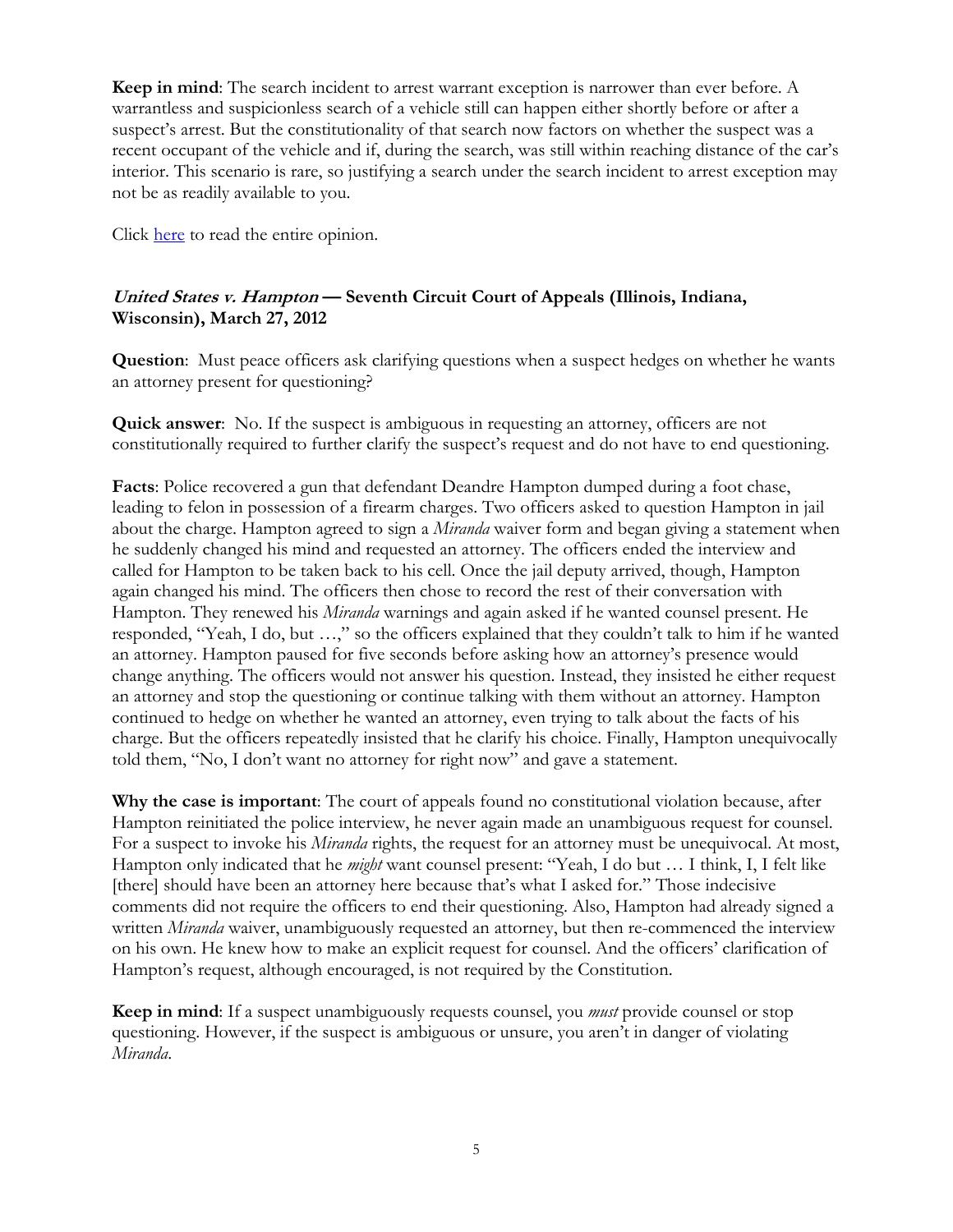Click [here](http://www.ca7.uscourts.gov/fdocs/docs.fwx?submit=showbr&shofile=10-1479_002.pdf) to read the entire opinion.

# **U.S. v. Cowan — Eighth Circuit Court of Appeals (Arkansas, Iowa, Minnesota, Missouri, Nebraska, North Dakota), March 23, 2012**

**Question**: An officer found a key fob in a suspect's pocket and used the fob's remote panic alert to identify the suspect's vehicle in a parking lot. Was a warrant required?

**Quick answer**: No. If there is reasonable suspicion for a pat-down, an officer can remove keys if there is probable cause to believe they were incriminating evidence. And using the keys to locate a vehicle falls into the automobile exception when it is likely to lead to incriminating evidence.

**Facts**: From surveillance, a confidential informant's tip, and a controlled drug buy, police officers believed that crack cocaine was being transported by car from Chicago to an apartment in Davenport, Iowa. Police got a warrant to search the apartment, the apartment's owner, and the surrounding parking areas for "indicia of occupancy, residency, rental and/or ownership of the premises . . . including . . . keys." Upon entering, the officers saw at least eight adults and two children inside. Police immediately handcuffed all the adults and *Terry* frisked them for officer safety. One officer frisked defendant Mauriosantana Cowan and asked how he got to the apartment. Cowan answered that he rode a bus from Chicago. From the frisk, the officer noticed that Cowan had keys in his front pocket. He removed the keys and questioned Cowan about them. Cowan responded that they were keys to his Cadillac back in Chicago. The officer quickly realized that the keys didn't belong to a Cadillac.

Police searched the apartment and found crack cocaine. The officer who took Cowan's keys uncuffed Cowan and told him if the keys didn't belong to any of the cars in the parking lot, Cowan could leave. The officer used the key fob's emergency button and found that the keys belonged to a car in the parking lot. Cowan was then re-handcuffed. Officers walked a drug dog around the car, who alerted that drugs were inside. Police searched Cowan's car and found more crack cocaine.

**Why the case is important**: The court of appeals found that obtaining the key fob and identifying Cowan's car did not violate the Fourth Amendment. First, the officer's seizure of the keys was constitutionally valid. During a lawful pat-down, if an officer can plainly feel an object and immediately believes it is incriminating evidence, the officer can reach into the suspect's clothing to retrieve it. Here, the police officer immediately knew that Cowan had keys in his pocket, and removing the keys was lawful because the search warrant specifically authorized the seizure of keys.

Second, the officer's use of the key fob also didn't violate the Constitution. There is no reasonable expectation of privacy in the identity of a person's vehicle, and using the key fob only identified Cowan's car. It didn't reveal the car's contents. Plus, because the fob was lawfully seized, the officer didn't physically intrude into a constitutionally protected area (as in the March 2012 Law Enforcement Bulletin's *U.S. v. Jones* case). The automobile exception applied to the officer's warrantless use of the key fob because the fob, as a part of an automobile, is readily mobile, and there was probable cause to believe the keys belonged to a vehicle involved in the trafficking: (1) Cowan told an officer that he was from Chicago, where officers thought the drugs were from; (2) it was obvious to the officer that Cowan's keys didn't belong to a Cadillac, as Cowan claimed; and (3) during surveillance outside the apartment, officers saw several cars come and go, believing the cars to be involved in trafficking the drugs.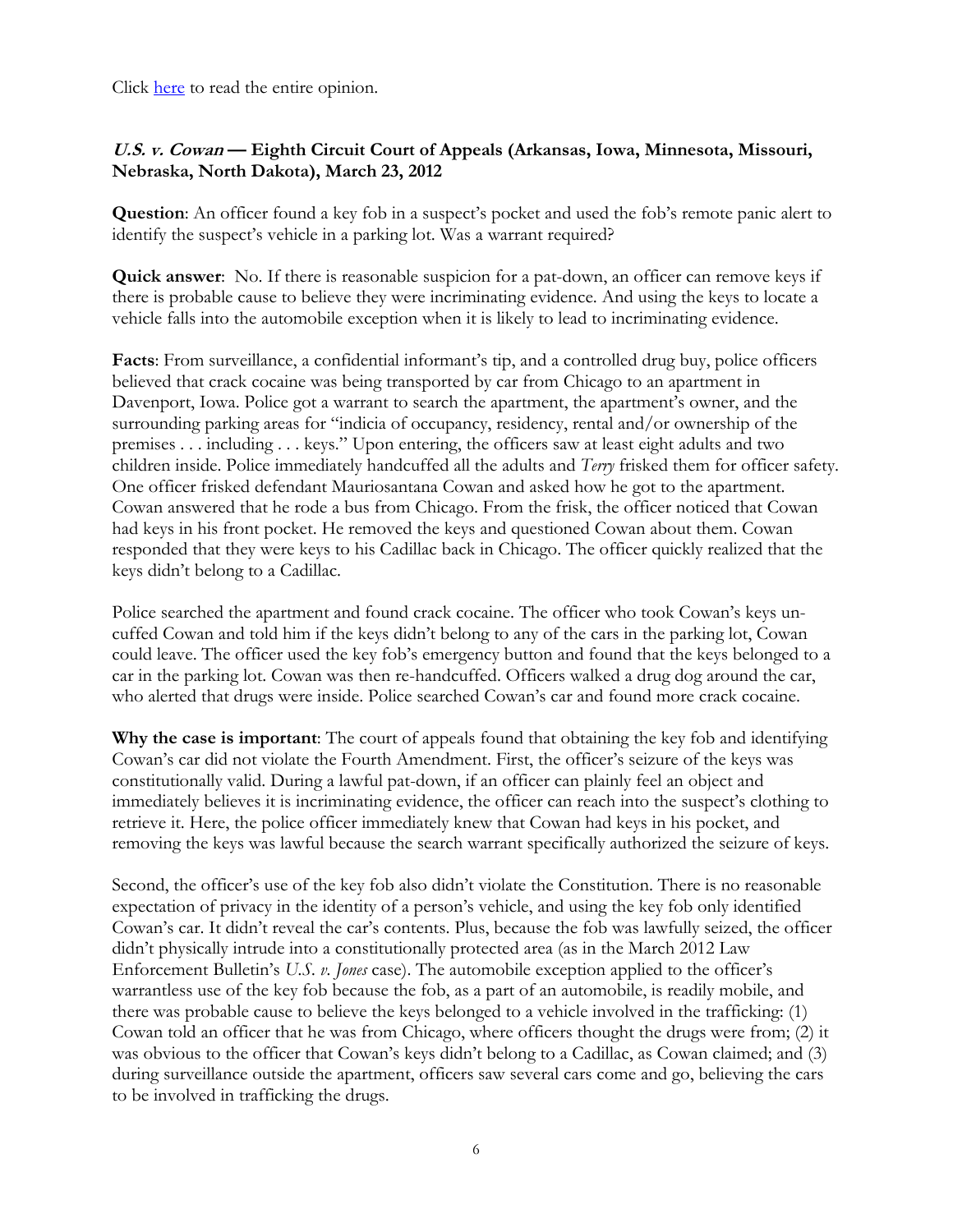**Keep in mind**: First, don't forget the "plain feel" rule when you're patting down a suspect. If during the pat-down you notice an object that is not a weapon or contraband, but have probable cause to believe it could be incriminating evidence, you may seize it.

And, second, the use of a fob to locate a vehicle can fall into the Fourth Amendment's automobile exception, if the circumstances allow, because the fob is part and parcel to an automobile.

Click [here](http://www.ca8.uscourts.gov/opndir/12/03/111525P.pdf) to read the entire opinion.

## **State v. Holmes — Fifth District Court of Appeals (Ashland, Coshocton, Delaware, Fairfield, Guernsey, Holmes, Knox, Licking, Morgan, Morrow, Muskingum, Perry, Richland, Stark, and Tuscarawas counties), March 26, 2012**

**Question**: Can a peace officer pat down someone walking through a parking lot in a high-crime area when the person appears to be avoiding the officer?

**Quick answer**: No, not without reasonable, individualized suspicion that the person is involved in criminal activity.

**Facts**: Early one morning, a police sergeant and his partner were providing extra security for a local apartment complex. The complex had a high volume of drug and violent crime activity, including criminal trespass to buy drugs. The complex management had complained specifically about apartment buildings 901 and 921. About 1 a.m., the sergeant saw defendant Joseph Holmes leave building 901 and walk through the parking lot of the building. About 15 to 20 seconds later, Holmes noticed the officers and appeared to quickly change directions as if to avoid them. The sergeant told the other officer that they needed to talk to Holmes to see if he was visiting the building and had a visitor's pass. In their cruiser, the officers caught up with Holmes on the street and asked him some questions about who he was and who he had been visiting. Holmes couldn't provide a name or apartment number where he visited, so the sergeant got out of the cruiser and patted Holmes down. When the sergeant patted Holmes' right pants pocket, he felt what he thought was a plastic baggie that may have held crack cocaine. But before the officer could do anything else, Holmes leaned over the front of the police cruiser. The sergeant then arrested him. He reached into Holmes's pants pocket and found two plastic baggies with crack cocaine. Holmes was charged with cocaine possession.

**Why the case is important**: The appeals court found that the police sergeant violated the Fourth Amendment when he stopped and frisked Holmes. Before the *Terry* pat-down, the sergeant only observed Holmes for 15 to 20 seconds. In that amount of time, neither police officer saw Holmes engage in any criminal activity, and they had no suspicion that he was carrying a weapon or was dangerous. The officers stopped him for merely being present in a high-crime area, which is not enough to provide reasonable, *individualized* suspicion that Holmes was involved in criminal activity or was armed. Plus, the officer admitted that, when he felt the plastic baggie in Holmes' pocket, the criminality of what was in the baggie was not immediately apparent.

**Keep in mind**: "Reasonable suspicion" is different than a "hunch." Your instincts might tell you that a person is probably a criminal, but you need actual, individualized evidence before you can stop him. For example, you can't frisk a person for merely being present in a high-crime area or for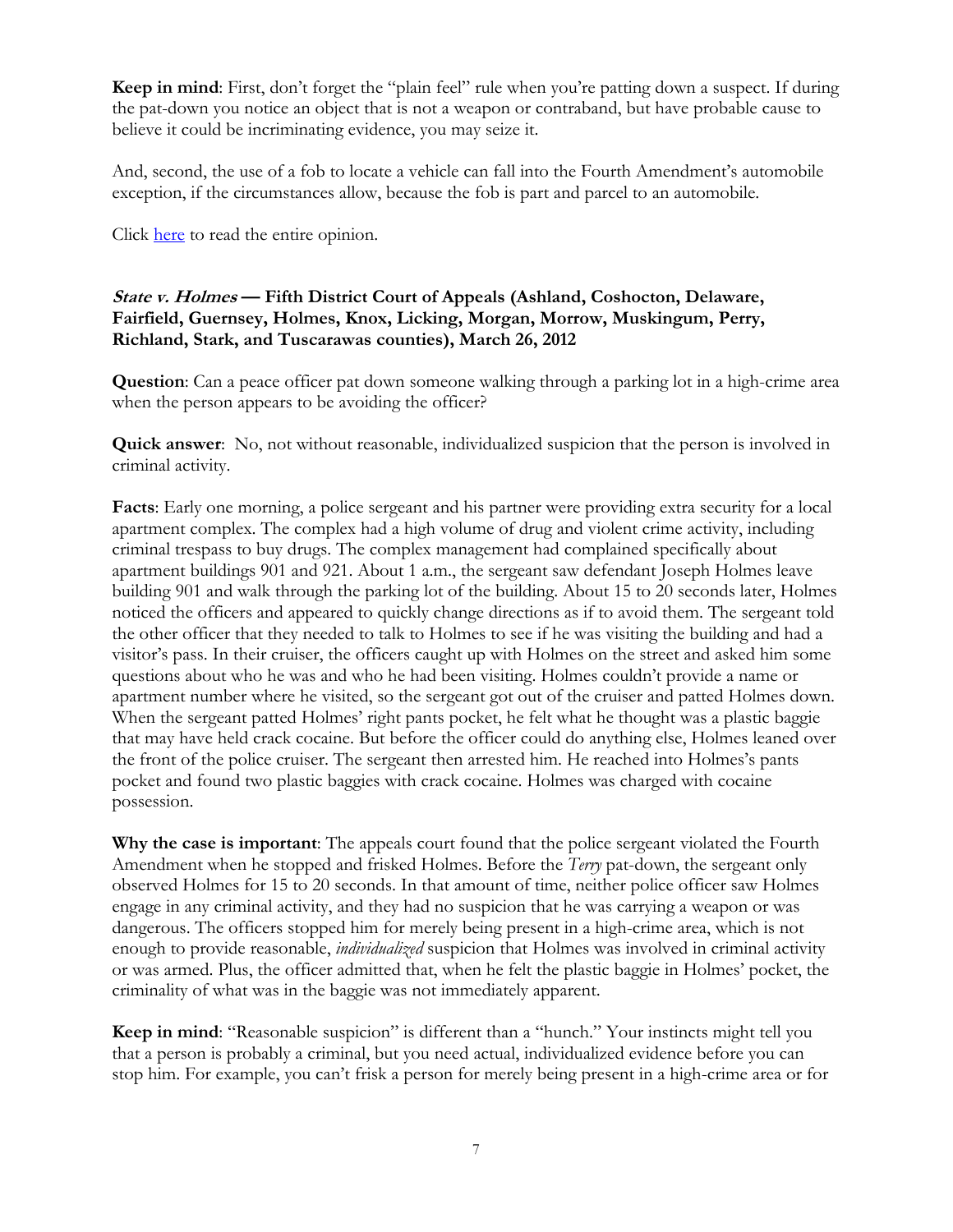simply turning to avoid contact with you. You must have some reasonable *facts* that the specific person you are patting down has committed or is about to commit a crime.

And while the suspect leaned over the front of the car, essentially admitting guilt, he did so *after* the unconstitutional frisk, making all the resulting evidence inadmissible.

Click [here t](http://www.supremecourtofohio.gov/rod/docs/pdf/5/2012/2012-ohio-1589.pdf)o read the entire opinion.

## **State v. Henderson — Sixth District Court of Appeals (Erie, Fulton, Huron, Lucas, Ottawa, Sandusky, Williams, and Wood counties), March 30, 2012**

**Question**: Does a single-photo lineup violate a suspect's constitutional due process?

**Quick answer**: No, not if the lineup is used to confirm the identity of an already known suspect.

**Facts**: On Nov. 4, 2009, victim Troy Moody was walking his dog outside his house when a car pulled up alongside Moody. The driver knew Moody from school, and the two talked for a few minutes before ending their conversation. Before driving away, the backseat passenger in the car, defendant Dontae Henderson, yelled for Moody to come back towards the car. Moody also recognized Henderson from school. Henderson asked Moody if he was homosexual, which Moody denied while calling Henderson a racial slur. Henderson got angry at the slur, got out of the car, and showed Moody a gun in his waistband, threatening to shoot him with it. He then demanded Moody turn over his coat, and when Moody refused, Henderson fired a shot at Moody's dog, which missed. He then fired a shot that hit Moody in the leg. Henderson quickly got back in the car, and the driver sped away. Moody made it home, and relatives drove him to the hospital while he called the police.

A detective arrived at the emergency room to investigate the crime. Moody described Henderson to the detective as "a young black male, about 6 feet tall." Moody also explained that he knew the suspect from childhood and a social networking site, calling him "Dontae" or "Little Tae Woods." Two days later, the detective met with Moody at his home and had him again explain the crime. Moody told the detective that he went to school with Henderson and that he would be able to identify him if he had a picture. The detective had a school picture of Henderson with him, so he showed Moody, telling him that he "may or may not know this suspect." Moody immediately recognized Henderson's photo as "Dontae." Moody signed and dated the back of Henderson's photo.

**Why the case is important**: The court held that the police detective's single-photo identification was not unduly suggestive, and did the court find Moody's ID unreliable. Although a single photo array does appear suggestive, that alone isn't conclusive. Other factors must be considered, such as if the victim knew the defendant. The victim's knowledge of the defendant doesn't have to be extensive; he would only need to know the defendant's face and name. In Henderson's case, though, Moody already knew Henderson before the crime, from childhood, school, and online. His previous knowledge of Henderson before seeing the picture was highly reliable, which shows that the onephoto ID did not affect Moody's original identification of Henderson even if it was suggestive. Plus, the length of time, time of day, and physical proximity of Moody's encounter with Henderson all indicate that Moody's identification of Henderson was reliable.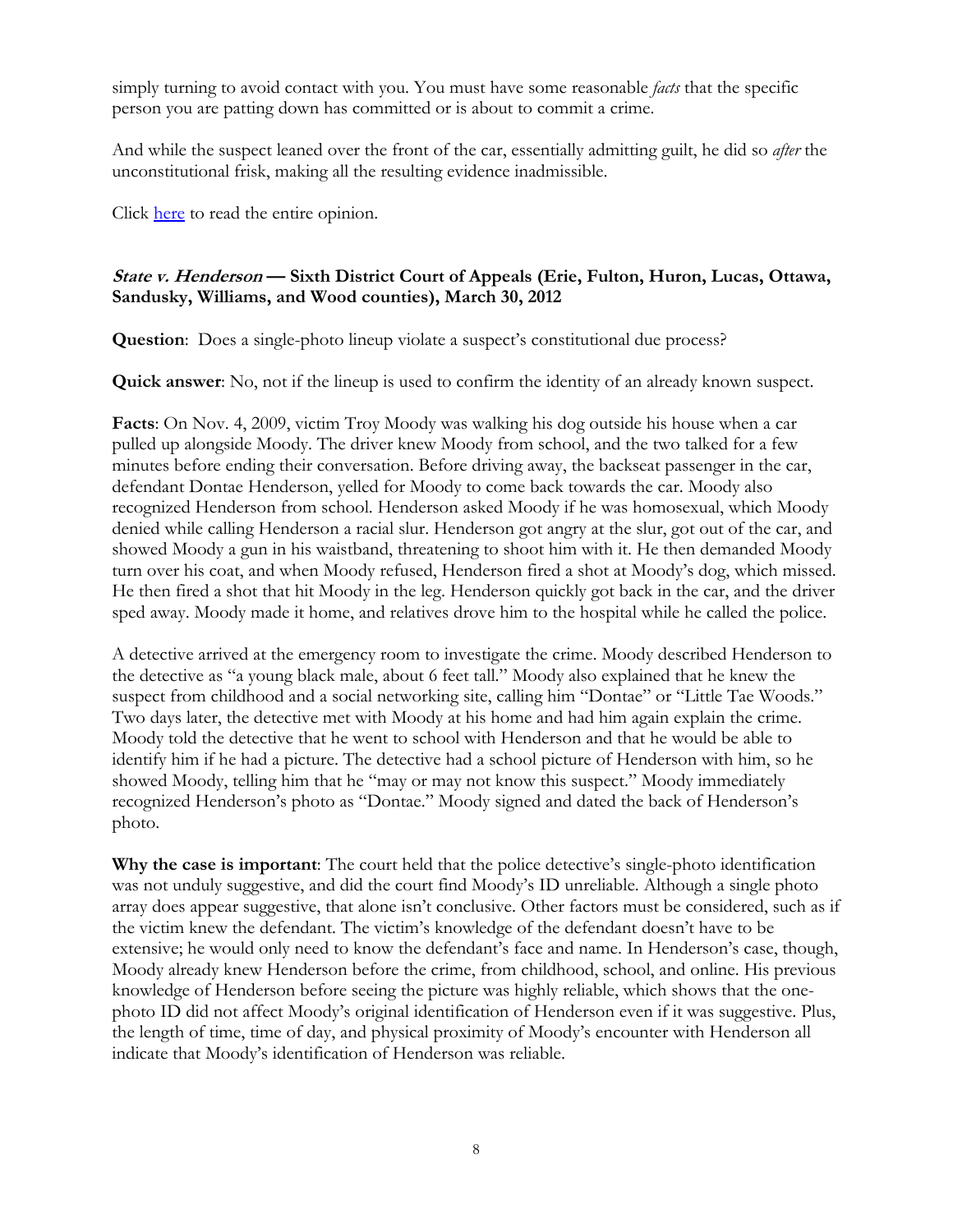**Keep in mind:** Any type of police-led identification will always have some level of suggestiveness to it. To combat that problem, always try to have the victim give as many specific details of the suspect as he can, if able. Those details will help you decide what type of identification procedure would best suit your case in getting a reliable ID. And if the victim at least knows of the suspect, you may be able to use a single-photo identification in your case.

Click [here](http://www.supremecourtofohio.gov/rod/docs/pdf/6/2012/2012-ohio-1396.pdf) to read the entire opinion.

## **State v. Johnson — Eighth District Court of Appeals (Cuyahoga County), March 29, 2012**

**Question**: Can a police dispatch call provide the probable cause needed to justify a warrantless entry of a home?

**Quick answer**: Yes, if the call reveals that exigent circumstances exist.

**Facts**: On Nov. 16, 2012, police received a dispatch call that someone fired shots from an AK-47 assault rifle in a duplex apartment and that a person had been shot inside the residence. Police learned that defendant Larry Johnson was a possible suspect and that a brown Oldsmobile might be involved in the crime. Police officers arrived, surrounded the duplex home, and spoke with Johnson's downstairs neighbor. She explained that she recently saw Johnson run from a black car and head upstairs. Police headed upstairs, where they heard noises inside the apartment and saw a light turn on. However, no one answered the door when they knocked. The dispatcher then reported that a dead body was inside the home along with drugs, so the officers forcibly entered the home and secured the scene. Johnson and two other men were inside. No one was injured, and no dead bodies or assault rifles were found. The officers smelled marijuana, and Johnson admitted he had smoked marijuana and also possessed marijuana. He consented to a search of his home. Police found marijuana, crack cocaine, powder cocaine, drug paraphernalia, and a gun.

**Why the case is important**: The officers were justified in making a warrantless entry into Johnson's home. The many dispatch calls they received established probable cause for the entry based on exigent circumstances. It considered a number of factors in deciding that exigent circumstances were present: "(1) the gravity of the offense; (2) that the suspect is reasonably believed to be armed; (3) probable cause that the suspect committed the crime; (4) a strong reason to believe that the suspect is in the premises being entered; (5) a likelihood that the suspect will escape if not swiftly apprehended; (6) that the entry is made peaceably; and (7) the time of entry."

In Johnson's case, because officers worried that someone might be dead or dying inside the apartment, they chose to force their way in without a warrant. Their actions were justified by the exigent circumstances warrant exception. The warrantless search of Johnson's apartment also was justified under the warrant's consent exception. The officers didn't search Johnson's apartment until after they had smelled marijuana, read Johnson his *Miranda* rights, and then read and had him sign a consent form.

**Keep in mind**: It's always best to first get a search warrant before entering someone's home, but sometimes you aren't able to. If you reasonably believe that a person's life or safety is at risk or that a suspect is destroying evidence of felony crime, then you can make a warrantless entry into the home without worry of violating the Fourth Amendment, even if you later find out that some of the information wasn't true.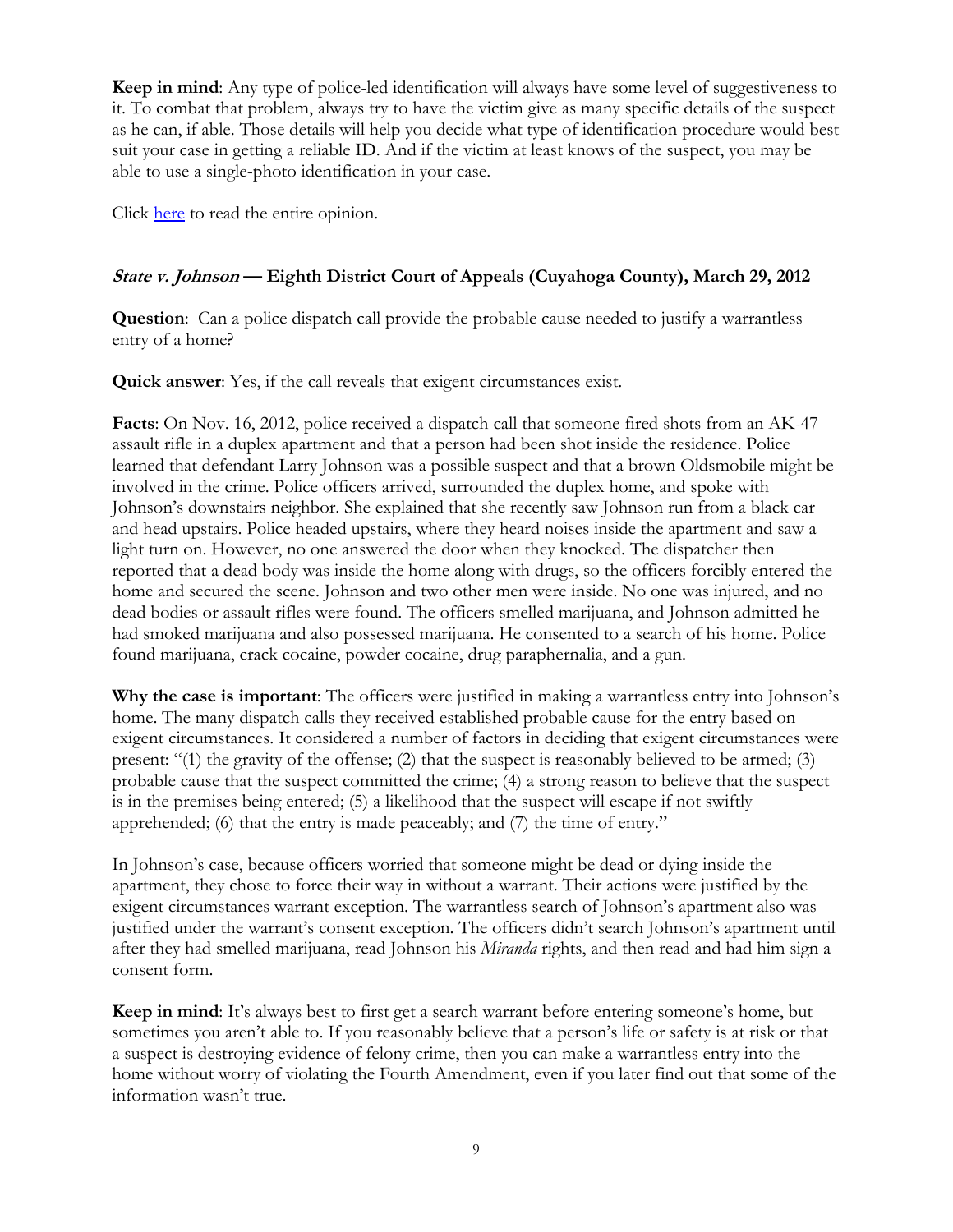Click [here](http://www.supremecourtofohio.gov/rod/docs/pdf/8/2012/2012-ohio-1344.pdf) to read the entire opinion.

## **State v. Eal — Tenth District Court of Appeals (Franklin County), March 29, 2012**

**Question**: (1) When you get a warrant for child pornography, do you need to attach images? (2) Does a search warrant for digital evidence become stale when there are months between the alleged crime and the warrant's issue date?

**Quick answer**: (1) No. However, you should be as specific as possible in describing the content of the images so it is clear they are contraband. (2) No. Digital evidence tends to be persistently kept, so a search warrant can be issued months after a transaction.

**Facts**: On Sept. 7, 2009, a Franklin County task force received a "cyber tip" from the National Center for Missing and Exploited Children (NCMEC) that an IP address registered to defendant Nathan Eal's house had uploaded 14 files of possible child pornography to the Internet. The images had been uploaded in April, almost five months earlier. The NCMEC forwarded a disk with copies of the uploaded images. Then, on Sept. 14, 2009, the task force received another tip from the Seattle, Wash., Police Department, explaining that a Yahoo account holder using Eal's IP address had uploaded potential child porn photos to a website. One of the task force's members reviewed the images to confirm they were child porn under the Ohio Revised Code's definition. That same day, the task force used both tips to obtain a search warrant of Eal's home to seize all computers in the residence. The warrant affidavit described the photos as "young preteen boys who were in various stages of undress." On Sept. 16, the task force executed the warrant and interviewed Eal during the search. Eal's personal computer was seized, and a later forensic search revealed images of child pornography that confirmed the two tips. Eal was charged with multiple counts of pandering sexually oriented material involving a minor.

**Why the case is important**: The court found that, although a "close call," the task force's warrant affidavit established probable cause. Even though the images were not attached to the affidavit, and the description of the photos caused the magistrate to subjectively decide if they were actually "child pornography," the totality of the circumstances showed that probable cause existed. The warrant affidavit also included (1) two separate tips from separate agencies that child porn was being uploaded from Eal's IP address; (2) the account names of the individual who uploaded the images, "luvsboys69" and "blpicmaster"; and (3) the task force's experience that suspects who collected child pornography typically kept the porn on digital media for a lengthy amount of time. Plus, the fact that the task force called the images "child pornography" also helped establish probable cause because it doesn't take an expert to recognize it.

Next, the court held that the task force's warrant was not stale under the circumstances. Although at least five months had passed since the images were uploaded to the Internet, staleness has to do with more than the amount of time between the alleged crime and warrant's issue date. Other things to consider are the character of the crime, the criminal, if the items to be seized are perishable, the place to be searched, and whether the incident is isolated or an ongoing criminal activity. In Internet child porn cases, these factors are closely related, and technology's capabilities also play a role in deciding if a warrant is stale. Conduct involving child porn is continuing in nature. Plus, technology allows for a large amount of digital media storage. The task force had evidence that the crime was ongoing, with two separate tips involving different instances a month apart. Also, the task force